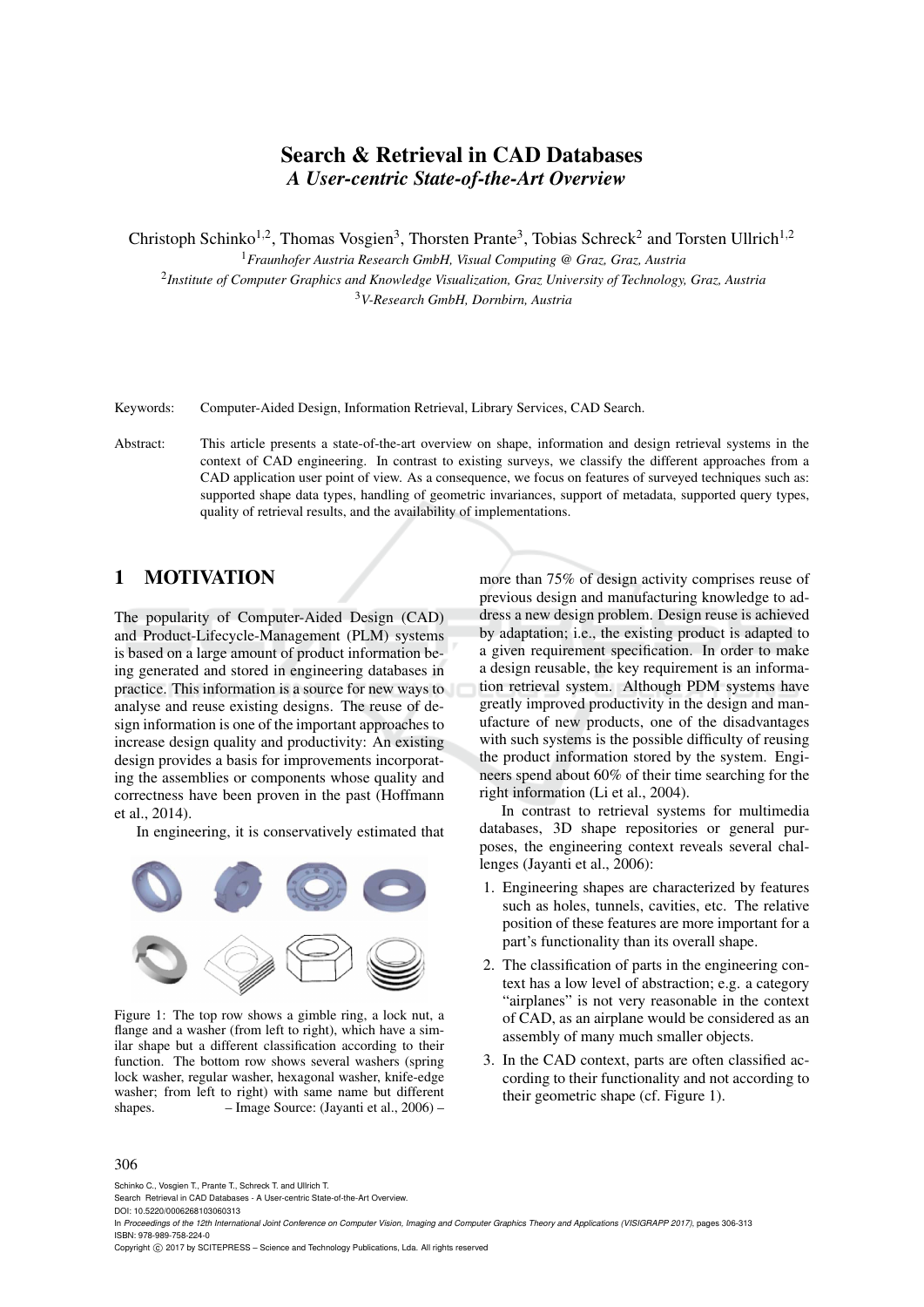## 2 RELATED WORK

## 2.1 Technical State of the Art

3D object retrieval is an important topic in product lifecycle management. The various approaches to tackle this problem have their roots in different research domains: geometry processing, computer vision, pattern matching, knowledge management, etc. Since almost two decades, many methods for 3D shape description and retrieval have been researched. Consequently, there is a need for surveys that systematize this research space. Within the last few years, many state-of-the-art overviews have been published and most of them are based on a taxonomy of the technique used. Table 1 lists important surveys in chronological order including bibliographic metrics.

Table 1: For each survey (in chronological order) this table lists its number of pages, the number of included references and the number of articles citing the survey. The citation numbers are based on the "Web of Science" database by Thomson Reuters and on the "Microsoft Academia" database (as of November 2016).

|                              | number<br>of pages | included<br>references | Web of<br>Science | Microsoft<br>Academia<br>Ĕ |
|------------------------------|--------------------|------------------------|-------------------|----------------------------|
| Loncaric, 1998               | 19                 | 223                    |                   | 1176                       |
| Li et al., 2004              | 9                  | 79                     |                   | 6                          |
| Zhang and Lu, 2004           | 19                 | 101                    | 664               | 1866                       |
| Bustos et al., 2005          | 51                 | 79                     | 178               | 392                        |
| Iyer et al., 2005            | 22                 | 154                    | 201               | 556                        |
| Bustos et al., 2006          | 16                 | 41                     | 10                | 92                         |
| Babic et al., 2008           | 17                 | 70                     | 68                | 160                        |
| Oin et al., 2008             | 8                  | 63                     | 0                 | 86                         |
| Tangelder and Veltkamp, 2008 | 31                 | 136                    | 265               | 1638                       |
| Jayanti et al., 2009         | 9                  | 35                     | 8                 | 11                         |
| Savelonas et al., 2015       | 26                 | 79                     | 0                 | 9                          |

## 2.2 Benchmarks

Information retrieval in the context of Computer-Aided Design and Product-Lifecycle-Management should reflect a part's functionality and not only its geometric shape. General purpose shape benchmarks, such as the Princeton Shape Benchmark (Shilane et al., 2004), are only suited to a limited extent, as they contain generic shapes.

The International Shape Retrieval Contest (SHREC, http://www.shrec.net/) is a comprehensive forum in which benchmarks and novel retrieval challenges are defined, with the goal to compare retrieval algorithms. To date, the benchmark has addressed many different retrieval problems, including global and local similarity, non-rigid similarity, or multimodal retrieval. However, CAD retrieval to date was not a core topic in SHREC.

A set of CAD-specific benchmarks have been published by BESPALOV et al. in "Benchmarking CAD Search Techniques"(Bespalov et al., 2005). A comprehensive engineering shape benchmark for CAD models has been developed by JAYANTI et al. (Jayanti et al., 2006). The benchmark is publicly available at: engineering.purdue.edu

## 3 CAD MODEL RETRIEVAL

## 3.1 Information Retrieval

JΠ

Information retrieval algorithms need to be evaluated for the quality of provided retrieval results. To this end, many measures are avialable (Baeza-Yates and Ribeiro-Neto, 2008). Basic important measures to rate a retrieval result include numbers of relevant and retrieved documents (see Table 2).

A more expressive evaluation can be performed by using precision and recall. These measures are defined in terms of a set of retrieved documents and a set of relevant documents. Precision *p* is the fraction of true positive (*tp*) and the number of true positives plus the number of false positives  $(f_p)$ , whereas recall  $r$  is the fraction of true positives and the number of true positives plus the number of false negatives (*fn*):

$$
p = \frac{tp}{tp + fp} \ , \quad r = \frac{tp}{tp + fn}
$$

The two measurements are typically used to create graphs – the precision/recall-plots. Since precision can be seen as a measure of quality, and recall as a measure of quantity, a curve at the top of the plot is what systems are aiming at in information retrieval. To evaluate measures likes precision and recall, example queries and ground truth information needs to be defined in advance, e.g., by means of benchmarks as mentioned in Section 2.2.

Table 2: Relevant and retrieved documents can give an insight about the performance of an information retrieval system.

|               | relevant                |    | not relevant       |     |  |  |  |
|---------------|-------------------------|----|--------------------|-----|--|--|--|
| retrieved     | true<br>positives       | tp | false<br>positives |     |  |  |  |
| not retrieved | false<br>negatives $fn$ |    | true<br>negatives  | tn. |  |  |  |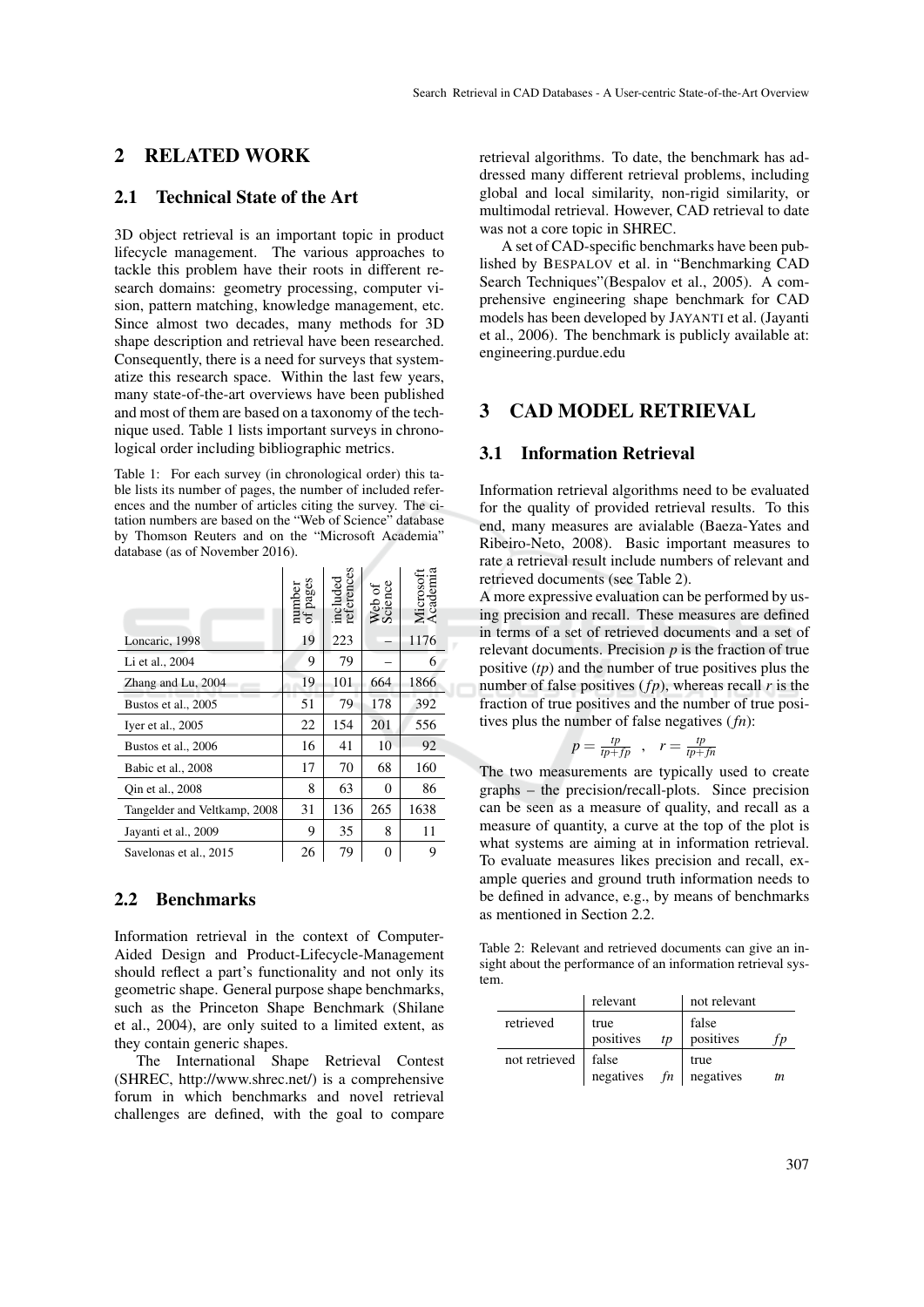### 3.2 The Meaning of Shape

In the beginning of the 20. century MAX WERTHEIMER began the formal founding of Gestalt psychology ("Gestalt" is the German translation of "shape", "form") (King and Wertheimer, 2005), which attempts to understand the laws behind the ability to acquire and maintain meaningful perceptions. The central principle of gestalt psychology maintains that when the human mind forms a percept, the whole has a reality of its own, independent of the parts.Conversely, IRVING BIEDERMAN explains object recognition by a bottom-up process (Biederman, 1987). According to his theory, we are able to recognize objects by separating them into the object's main component parts–basic 3-dimensional shapes such as cylinders, cones, etc. These basic shapes form a simple "alphabet" that can be combined to complex objects.

These principles have influenced many computer graphics and computer vision techniques (Attene et al., 2006). In "the meaning of shape and some techniques to extract it" (Havemann et al., 2012) highlight some of the fundamental but maybe less obvious limitations of current methods for representing and processing 3D shape. They introduce semantic enrichment as central concept relating the subjective nature of interpretation to the objective of classification. This semantic information, which describes an object on a high, abstract level, is needed in order to provide digital library services such as indexing, markup and retrieval (Ullrich and Fellner, 2011). A digital library provides services based on metadata. In the simplest case, metadata is of the Dublin Core type (Dublin Core Metadata Initiative, 1995) (title, creator/author, time of creation, etc). This is insufficient for large databases with a huge number of 3D objects, because of their versatility and rich structure.

As a consequence, automatic techniques for semantic enrichment of CAD data is a vital research topic. However, for many methods to calculate shape signatures their relation to human perceptions of geometric similarity is unknown (Clark et al., 2006).

### 3.3 Apples and Oranges

The problem of ill-defined properties such as "geometric similarity" can be illustrated even with a simple geometric shape: a circular sector. A feature vector to (completely) describe a circular sector may consist of the disk radius  $r$  and the central angle  $\alpha$ ; for example:

```
c_A = (5.0cm, 30°), c_B = (5.5cm, 30°), c_C = (5.0cm, 32°)
```
In order to measure "similarity" a metric is used in many cases to define the distance between a pair of feature vectors returning a non-negative real number. A metric for two circular sectors  $c_1 = (r_1, \alpha_1)$  and  $c_2 = (r_2, \alpha_2)$  is, for example,  $d(c_1, c_2) = \sqrt{(r_1 - r_2)^2 + (\alpha_1 - \alpha_2)^2}$ . Each metric is faced with the problem to compare elements with each other which have no natural order. In our example, switching the specification of the angles  $\alpha$  from degrees  $[0^{\circ}, 360^{\circ}]$  to radians  $[0, 2\pi]$  changes the order of elements significantly:

degrees :  $d(c_A, c_B) = 0.500 < 2.000 = d(c_A, c_C)$ radians : *d*(**c**<sub>*A*</sub>, **c**<sub>*B*</sub>) = 0.500 > 0.035  $\approx$  *d*(**c**<sub>*A*</sub>, **c**<sub>*C*</sub>)

The effects of different distances using different metrics is illustrated in Figure 2. An overview on distance and similarity measures can be found in the survey by SUNG HYUK CHA (Cha, 2007).



Figure 2: The metric used to measure the distance between feature vectors defines the "similarity" of shapes. Different metrics (illustrated by different coordinate systems; left  $\leftrightarrow$ right) result in different distances and different similarities.

## 4 CLASSIFICATION

This state-of-the-art overview on shape and information retrieval systems classifies the different approaches to design retrieval from a CAD application user's point of view<sup>1</sup>. The classification consists of four categories inspecting different aspects of a digital library application.

#### 4.1 Data and Metadata Representation

The first category analyses the design retrieval approaches according to supported input data. Assuming a user with an already existing CAD database, the supported features within input data are an important selection criterion. This criterion does not address

<sup>&</sup>lt;sup>1</sup> The classification results are listed in the Tables  $3$ and 4. Despite every precaution these tables may contain errors. If any errors are found, we ask your forgiveness, and request you send us a short note pointing them out.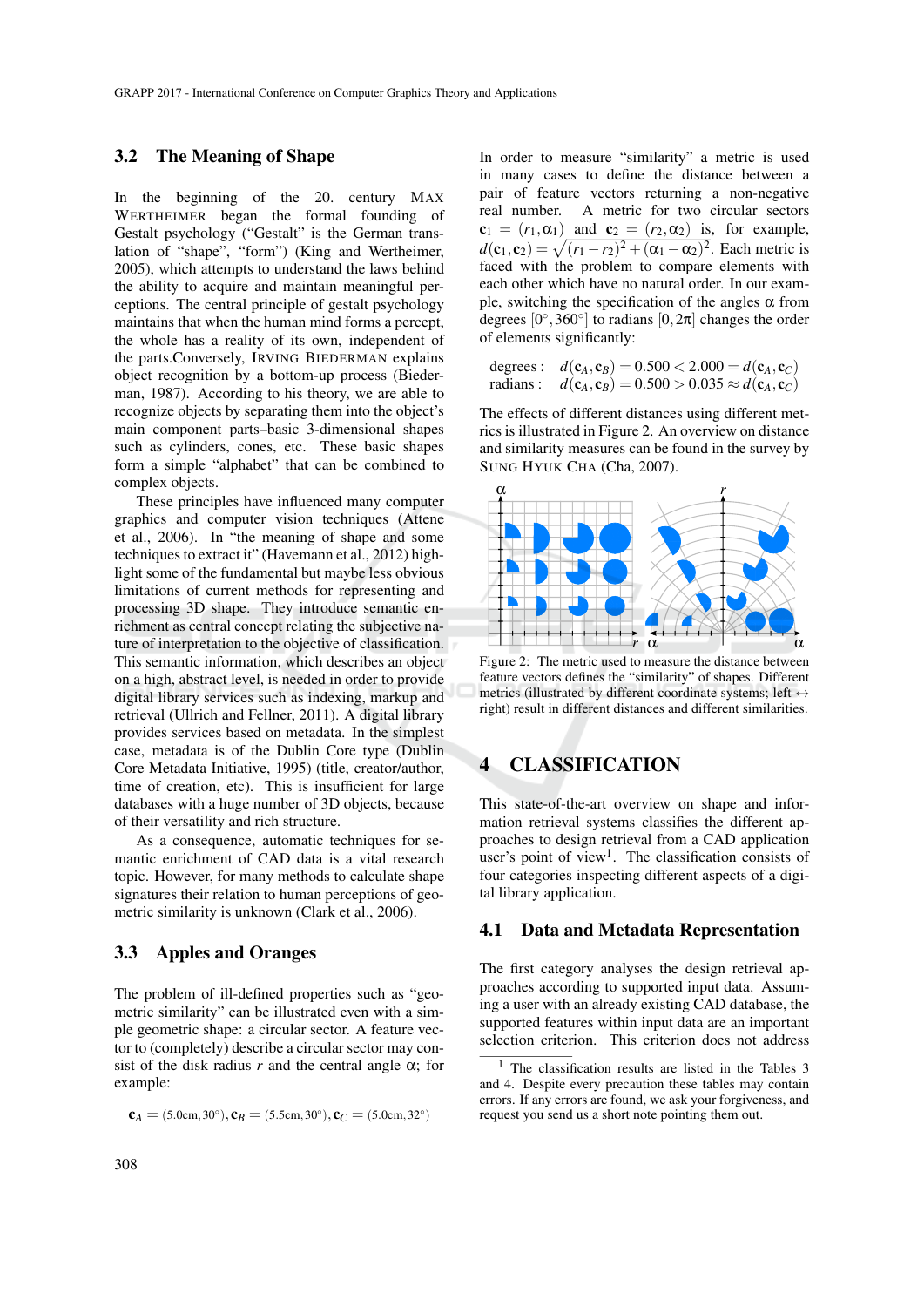file formats but the geometric entities (point clouds, polygonal meshes, NURBS, etc.) and the non geometric entities (annotations, material properties, etc.) which can be handled natively without conversion.

- Geometric Input. Which geometric shape types and model representations (point clouds, polygonal data, analytical surfaces (NURBS, etc.), volumetric data, constructive solid geometry (CSG), generative data) are supported natively without conversion?
- **Manifoldness & Noise.** Is the approach able to handle inconsistencies, namely non-manifold geometric input, and/or noisy input?
- Level-of-Detail. If the database contains CAD models in different resolutions, does the inspected approach identify these "similar" models?
- Invariants. Each approach uses a metric to identify "similar" elements. Are a model and the same model with an applied non-rigid/affine/isometric transformation similar according to the used metric? In other words, is the used metric invariant towards non-rigid/affine/isometric transformations?
- Metadata. Input data may contain metadata (material properties, semantic annotations, copyright information, etc.). Which kinds of metadata are supported to be queried?

### 4.2 Queries and Results

- Query Method. Which types of queries are supported (by example, by an image, by a taxonomy, by a sketch, etc.)?
- Subsets. Is it possible to query for a subpart only? In other words, does the retrieval algorithm support subpart matching?
- Goodness. Are the queries and the corresponding results evaluated and benchmarked? And are the benchmark results available?

### 4.3 Technology Readiness Level

- Availability. Even though a retrieval algorithm may be a significant scientific contribution, without an available implementation its benefit from a CAD application user's point of view is limited. What is the availability level of the presented approach (only article published, reference implementation available, library commercially/opensource available, software released)?
- Integration. If the implementation is available (commercially or non-commercially), how can it be integrated into an existing CAD environment?

## 4.4 Technology

- Method. A primary search method uses the (geometric and non-geometric) content. A secondary search method relies on a primary search method and uses additional sources not contained in the in the (geometric and non-geometric) content – such as relevance-based user input. Is the analyzed approach a primary search method or a secondary search method?
- Performance. Are the results of computational benchmarks considering speed and memory requirements available?

## 5 CONCLUSIONS

This article presents a state-of-the-art overview on shape, information and design retrieval systems in the context of CAD engineering. In contrast to existing surveys, we classify the different approaches from a CAD application user point of view.

### 5.1 Open Problems

The classification scheme in Section 4 has been designed before the classification took place. The scheme is strongly influenced by interviews with industrial partners. Having classified the most important methods, some options of the classification scheme remain unused. Especially the availability of implementations is limited. As a consequence, the comparison of different approaches with each other is complicated.

### 5.2 Benefit

The presentation of an overview on state-of-the-art techniques for CAD retrieval methods is beneficial for CAD users. In contrast to existing surveys, we focus on critiria which are important from a CAD application user point of view: supported shape data types, handling of geometric invariances, support of metadata, supported query types, quality of retrieval results, and the availability of implementations.

## ACKNOWLEDGEMENTS

The authors gratefully acknowledge the support of the Austrian Research Promotion Agency, the Forschungsförderungsgesellschaft (FFG) for the research project AEDA (K-Projekt "Advanced Engineering Design Automation").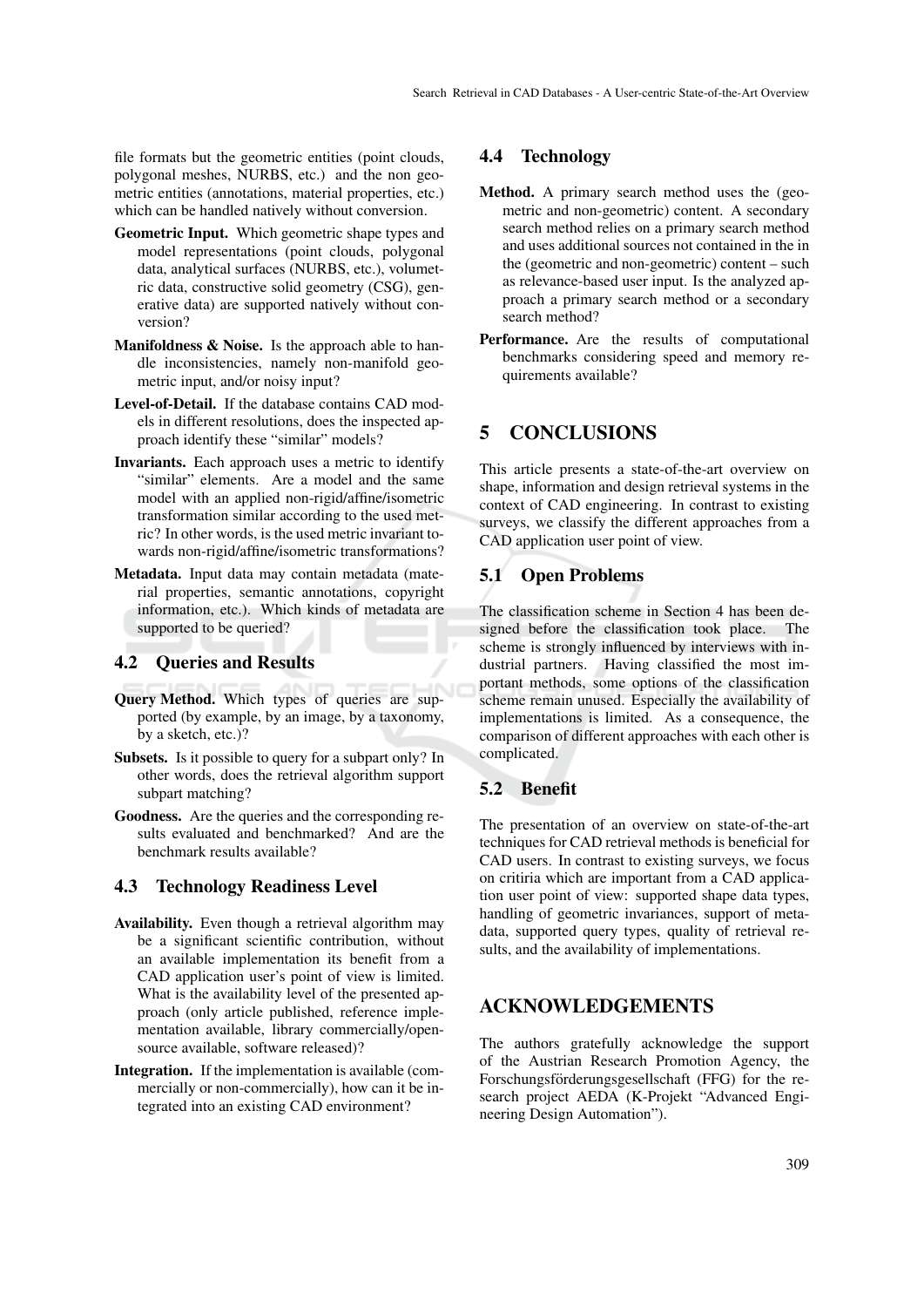Table 3: This tabular overview lists the analyzed CAD retrieval approaches from a CAD application user's point of view. All approaches are ordered alphabetically according to the lastname of the first author. This table is continued on the next page (cf. Table 4).

|                               | Geometric Input         | Non-Manifoldness<br>& Noise | Level of Detail | Invariants     | Metadata | Query Method                | Subpart Matching | Goodness     | Availability | Integration  | Method         | Performance  |
|-------------------------------|-------------------------|-----------------------------|-----------------|----------------|----------|-----------------------------|------------------|--------------|--------------|--------------|----------------|--------------|
| Abouel Nasr and Kamrani, 2006 | $^{\circledR}$          |                             |                 | (2)            |          | $\circled{1}$               | ✓                |              |              |              | $\circled{1}$  |              |
| Akgül et al., 2009            | ②                       | ✓                           | ✓               | 2              |          | $^{\circ}$                  |                  | ✓            |              |              | $\circled{1}$  | ✓            |
| Ansary et al., 2007b          | ②                       | ✓✓                          | ✓               | $^{\circledR}$ |          | $\circled{1}$               |                  | ✓            |              | $C++$        | $\circledD$    | ✓            |
| Ansary et al., 2007a          | 2                       | $\checkmark$                | ✓               | 2              |          | 000                         |                  | ✓            |              | $C++$        | $\circledD$    | ✓            |
| Bai et al., 2010              | ② ③                     |                             |                 | $^{\circledR}$ | ✓        | $^\circledR$                | ✓                | ✓            |              |              | $^{\circledR}$ |              |
| Bespalov et al., 2006         | 2                       | ✓                           | ✓               | 2              |          | $^{\circ}$                  | ✓                | ✓            |              |              | ➀              |              |
| Biasotti et al., 2006         | ②                       |                             | ✓               | $\circled{3}$  |          | $\circledD$                 | ✓                | ✓            |              |              | $\circled{1}$  | ✓            |
| Cao et al., 2006              | 2                       | ✓                           |                 | (2)            |          | $^{\circledR}$              |                  | ✓            |              |              | $\circledD$    |              |
| Cardone et al., 2006          | ②                       |                             | ✓               | 3              |          | $^{\circ}$                  | ✓                | ✓            |              |              | $^{\circledR}$ | ✓            |
| Chen et al., 2012             | $^{\circledR}$          |                             |                 | (3)            |          | $^{\circ}$                  | ✓                | ✓            |              |              | $\circledD$    | ✓            |
| Daras et al., 2006            | $^{\circledR}$          | $\checkmark$                | ✓               | $^{\circ}$     |          | $\circled{1}$               |                  | $\checkmark$ |              |              | $\circledD$    | ✓            |
| Daras and Axenopoulos, 2009   | ②                       | ✓✓                          | ✓               | $^{\circledR}$ |          | $O$ $O$ $O$                 |                  | ✓            |              |              | $^{\circledR}$ |              |
| Daras and Axenopoulos, 2010   | ②                       | ✓✓                          | ✓               | $^{\circledR}$ |          | 000                         |                  | ✓            |              |              | ➀              | ✓            |
| Eitz et al., 2012             | $^{\circledR}$          | ✓✓                          | ✓               | $\circled{3}$  |          | $^{\circledR}$              | $\checkmark$     | ✓            | $\checkmark$ | Python, C++  | $\circled{1}$  |              |
| El-Mehalawi and Miller, 2003b | 234                     |                             |                 | $^{\circledR}$ |          | $^{\circ}$                  |                  | ✓            |              |              | $^{\circ}$     |              |
| El-Mehalawi and Miller, 2003a | $(2)$ $(3)$ $(4)$       |                             |                 | $^{\circledR}$ |          | $^{\circ}$                  |                  | ✓            |              |              | (1)            |              |
| Fisher and Hanrahan, 2010     | $^{\circ}$              | ✓✓                          |                 | $\circled{3}$  | ✓        | $^{\circ}$                  |                  | $\checkmark$ |              |              | ②              |              |
| Fu et al., 2008               | $O$ $O$ $O$             |                             |                 | $\odot$        |          | $\odot$                     |                  | $\checkmark$ |              |              | $\odot$        |              |
| Funkhouser et al., 2003       |                         | ✓                           |                 | 3              | ✓        | $(2)$ $(4)$ $(5)$           |                  | ✓            | ✓            | $\mathsf{C}$ | $\circled{1}$  | ✓            |
| Gao et al., 2006              | $(2)$ $(3)$             |                             | ✓               | $\circled{3}$  |          | $^{\circ}$                  | ✓                | ✓            |              |              | ➀              |              |
| Gao et al., 2010              | $\circledcirc$          | ✓                           |                 | (1)            |          | $^{\circledR}$              |                  | ✓            |              |              | $\circledD$    |              |
| Getto and Fellner, 2015       | $^{\circledR}$          | $\checkmark$                |                 | 3              |          | $\circledS$                 |                  | ✓            |              |              | ②              |              |
| Grabner et al., 2014          | $\odot$ $\odot$ $\odot$ | ✓✓                          | ✓               | $^{\circ}$     |          | $\circled{4}$ $\circled{5}$ |                  |              |              |              | ②              |              |
| Grabner et al., 2015          | O(2)                    | $\checkmark$                | ✓               | $^{\circ}$     |          | $\circledA$ $\circledB$     |                  | ✓            |              |              | $^{\circledR}$ | ✓            |
| Hong et al., 2006             | $\circledcirc$          | ✓✓                          | ✓               | $^{\circ}$     |          | $^{\circ}$                  |                  | ✓            |              |              | $\circledD$    |              |
| Hou et al., 2005              | $^{\circledR}$          |                             |                 | $^{\circledR}$ |          | $^{\circ}$                  |                  | ✓            |              |              | $\circled{2}$  |              |
| Huangfu et al., 2016          | $\circledcirc$          |                             |                 | ➀              |          | $\circled{1}$               | ✓                | ✓            |              |              | $^{\circledR}$ | ✓            |
| Izadinia et al., 2016         | $^{\copyright}$         |                             |                 | $^{\circledR}$ |          | $^\circledR$                |                  |              |              |              | $\circled{1}$  |              |
| Kriegel et al., 2003          | ②                       | ✓                           | ✓               | $^{\circledR}$ |          | $^{\circ}$                  |                  | $\checkmark$ |              |              | $\circledD$    | $\checkmark$ |
| Kuo and Cheng, 2007           | ②                       | ✓✓                          |                 | $^{\circledR}$ |          | $^{\circ}$                  |                  | ✓            |              |              | $^{\circ}$     |              |
| Leifman et al., 2005          | $^{\circledR}$          | ✓✓                          | ✓               | $^{\circledR}$ |          | $\circled{1}$               |                  | ✓            | ✓            |              | $\circledcirc$ | ✓            |
| Leng and Qin, 2008            | ②                       |                             |                 | $^{\circledR}$ | ✓        | $\circled{0}$               |                  | ✓            |              |              | ② ②            | ✓            |
| Leng and Xiong, 2009          | $^\copyright$           |                             |                 | $^{\circ}$     | ✓        | $\circled{0}$               |                  | $\checkmark$ |              |              | $\circledcirc$ | $\checkmark$ |
| Liu et al., 2006              | $^{\circledR}$          |                             |                 | $^{\circledR}$ |          | $\circled{1}$               | ✓                | ✓            |              |              | ➀              | ✓            |
| Mademlis et al., 2006         | $(2)$ $(3)$ $(4)$ $(5)$ | ✓                           | ✓               | $^{\circledR}$ |          | $\circled{1}$               |                  | ✓            |              |              | ➀              | ✓            |
| Mademlis et al., 2009         | $(2)$ $(3)$ $(4)$ $(5)$ | ✓                           | ✓               | $^{\circledR}$ |          | $^{\circ}$                  |                  | ✓            |              |              | ➀              | $\checkmark$ |
| Min et al., 2003              | $^\copyright$           |                             |                 | $^\copyright$  | ✓        | $\circledR$ $\circledR$     |                  |              |              |              | $^{\circ}$     | $\checkmark$ |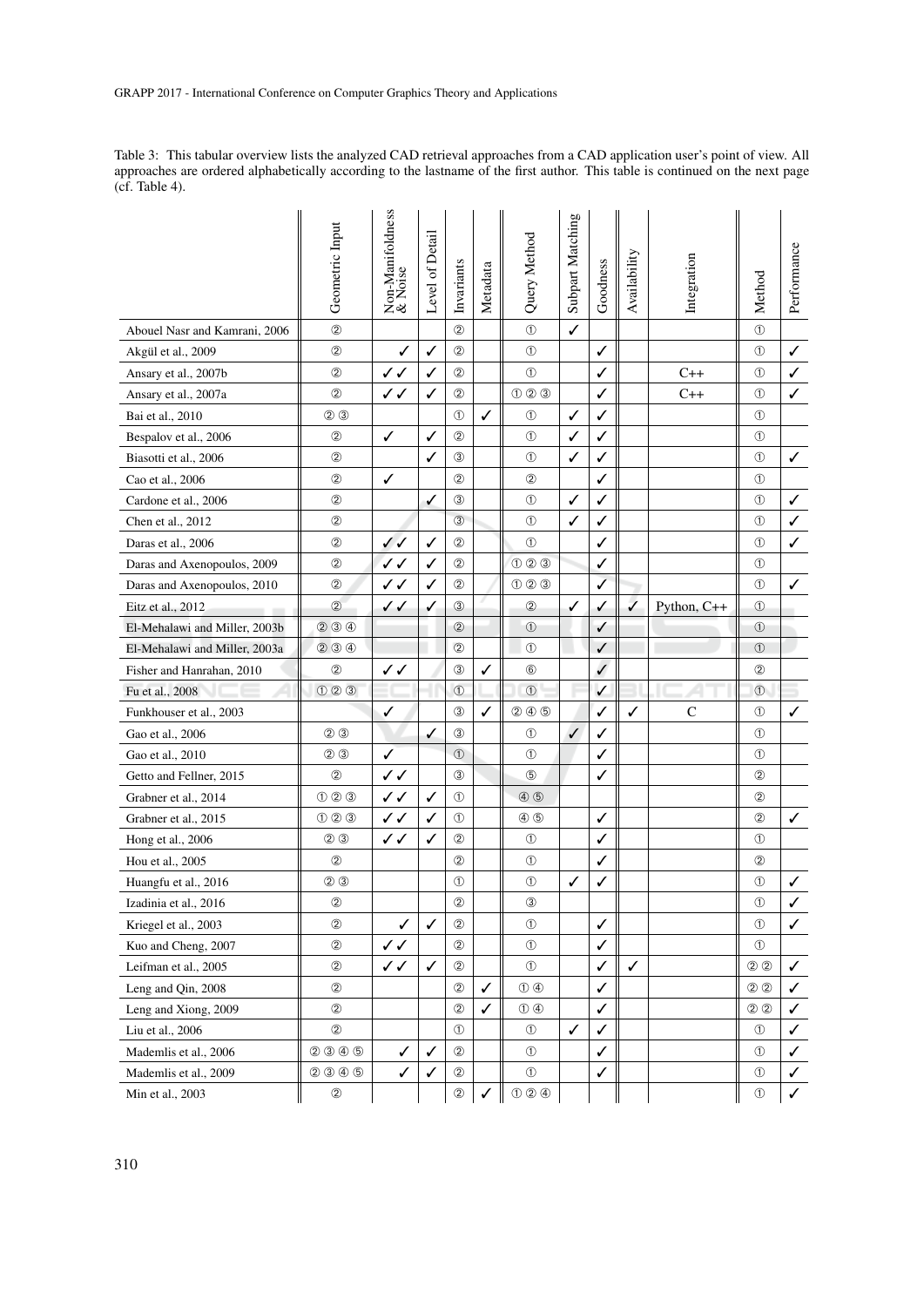Table 4: (continued from Table 3) This tabular overview lists the analyzed CAD retrieval approaches from a CAD application user's point of view. All approaches are ordered alphabetically according to the lastname of the first author.

|                           | Geometric Input               | Non-Manifoldness<br>& Noise | Level of Detail | Invariants    | Metadata | Query Method                              | Subpart Matching | Goodness | Availability | Integration | Method        | Performance  |
|---------------------------|-------------------------------|-----------------------------|-----------------|---------------|----------|-------------------------------------------|------------------|----------|--------------|-------------|---------------|--------------|
| Ohbuchi et al., 2005      | $^{\circledR}$                | $\checkmark$                | ✓               | (1)           |          | $\circled{1}$                             |                  | ✓        |              |             | $\circled{1}$ |              |
| Papadakis et al., 2007    | (2)                           | ✓                           |                 | (2)           |          | $\circled{1}$                             |                  | ✓        |              |             | $\circled{1}$ | ✓            |
| Papadakis et al., 2010    | (2)                           | ✓                           |                 | (2)           |          | $\circled{1}$                             |                  | ✓        |              |             | $\circled{1}$ |              |
| Pu et al., 2007           | $^{\circledR}$                | ノノ                          |                 | (1)           |          | (2)                                       |                  |          |              |             | $\circled{1}$ | ✓            |
| Shih et al., 2007         | $^{\circledR}$                | ノノ                          |                 | (3)           |          | $\circled{1}$                             |                  | ✓        |              |             | $\circled{1}$ | ✓            |
| Stavropoulos et al., 2010 | (2)                           | ノノ                          |                 | (2)           |          | $\circled{1}$                             |                  | ✓        | ✓            | $C++$       | $\circled{1}$ | ✓            |
| Sunil and Pande, 2008     | (2)                           | ✓                           | ✓               | (1)           |          | $\circled{1}$                             | ✓                | ✓        |              |             | $\circled{1}$ | ✓            |
| Tao et al., 2015          | $(2)$ $(3)$                   |                             |                 | (1)           |          | $\circled{1}$                             | ✓                | ✓        |              |             | $\circled{1}$ | $\checkmark$ |
| Vranic, 2005              | $^{\circledR}$                | ✓                           |                 | (2)           |          | $\circled{1}$                             |                  | ✓        |              |             | $\circled{1}$ | ✓            |
| Wang et al., 2008         | $\circledcirc$ $\circledcirc$ | ✓                           |                 | (2)           |          | $\circled{1}$ $\circled{4}$ $\circled{5}$ |                  | ✓        |              |             | $\circled{2}$ |              |
| Yoon et al., 2010         | (2)                           | ✓✓                          | ✓               | (2)           |          | $^{\circledR}$                            |                  | ✓        |              |             | $\circled{1}$ |              |
| Zarpalas et al., 2006     | (2)                           |                             |                 | (2)           |          | $\circled{1}$                             |                  | ✓        |              |             | $\circled{1}$ |              |
| Zehtaban et al., 2016     | $\circled{3}$<br>②            |                             |                 | $\circled{f}$ |          | $\circled{0}$                             |                  | ✓        |              |             | $\circled{1}$ |              |

Legend:

**Geometrical Input**  $\Phi$  point clouds,  $\Phi$  polygonal data,  $\Phi$  analytical data,  $\Phi$  CSG data,  $\Phi$  volume data **Manifoldness & Noise**  $\blacktriangle$  if non-manifold *l* noisy input data is supported

**Manifoldness & Noise**  $\checkmark$ , if non-manifold / noisy input data is supported **Level Of Detail**  $\checkmark$ , if level of detail matching is supported

**Level Of Detail**  $\checkmark$ **, if level of detail matching is supported Invariants** Invariants metric is invariant towards  $\overline{O}$  isometric,  $\overline{O}$  affine,  $\overline{O}$  general non-rigid transformations **Metadata**  $\overline{O}$ , if a content's metadata is used by the matching algorithm

**Metadata**  $\checkmark$ , if a content's metadata is used by the matching algorithm **Query Method**  $\hat{\theta}$  by example,  $\hat{\theta}$  by sketch,  $\hat{\theta}$  by image,  $\hat{\theta}$  by free text,  $\hat{\theta}$  to Query Method  $\bigcirc$  by example,  $\emptyset$  by sketch,  $\emptyset$  by image,  $\emptyset$  by free text,  $\emptyset$  by taxonomy,  $\emptyset$  by context Subpart Matching  $\checkmark$ , if it is possible to query for a subpart only

 $\checkmark$ , if it is possible to query for a subpart only

Goodness  $\checkmark$ , if the presented approach is evaluated towards precision and recall Availability  $\checkmark$ . if the source code of the reference implementation is available

 $\checkmark$ , if the source code of the reference implementation is available

Integration the programming languages natively supported by the implementation<br>Method  $\qquad \qquad \odot$  a primary, content-based retrieval method.  $\oslash$  a secondary method or

**Method** ① a primary, content-based retrieval method, ② a secondary method on top of primary method **Performance**  $\checkmark$ , if the presented approach is evaluated towards computational time and memory consumption  $\checkmark$ , if the presented approach is evaluated towards computational time and memory consumption

REFERENCES

- Abouel Nasr, E. S. and Kamrani, A. K. (2006). A new methodology for extracting manufacturing features from CAD system. *Computers & Industrial Engineering*, 51:389–415.
- Akgül, C. B., Sankur, B., Yemez, Y., and Schmitt, F. (2009). 3d model retrieval using probability density-based shape descriptors. *IEEE Transactions on Pattern Analysis and Machine Intelligence*, 31:1117–1133.
- Ansary, T. F., Daoudi, M., and Vandeborre, J.-P. (2007a). A bayesian 3d search engine using adaptive views clustering. *IEEE Transactions on Multimedia*, 9:78–88.
- Ansary, T. F., Vandeborre, J.-P., and Daoudi, M. (2007b). 3d-model search engine from photos. *Proceedings of the ACM International Conference on Image and Video Retrieval*, 6:89–92.

Attene, M., Biasotti, S., Mortara, M., Patane, G., Spagn-

uolo, M., and Falcidieno, B. (2006). Computational methods for understanding 3d shapes. *Computers & Graphics*, 30:323–333.

- Babic, B., Nesic, N., and Miljkovic, Z. (2008). A review of automated feature recognition with rule-based pattern recognition. *Computers in Industry*, 59:321–337.
- Baeza-Yates, R. and Ribeiro-Neto, B. (2008). *Modern Information Retrieval*. Addison-Wesley Publishing Company, 2nd edition.
- Bai, J., Goa, S., Tang, W., Liu, Y., and Guo, S. (2010). Design reuse oriented partial retrieval of CAD models. *Computer-Aided Design*, 42:1069–1084.
- Bespalov, D., Ip, C. Y., Regli, W. C., and Shaffer, J. (2005). Benchmarking CAD search techniques. *Proceedings of the ACM Symposium on Solid and Physical Modeling*, 15:275–286.
- Bespalov, D., Regli, W. C., and Shokoufandeh, A. (2006).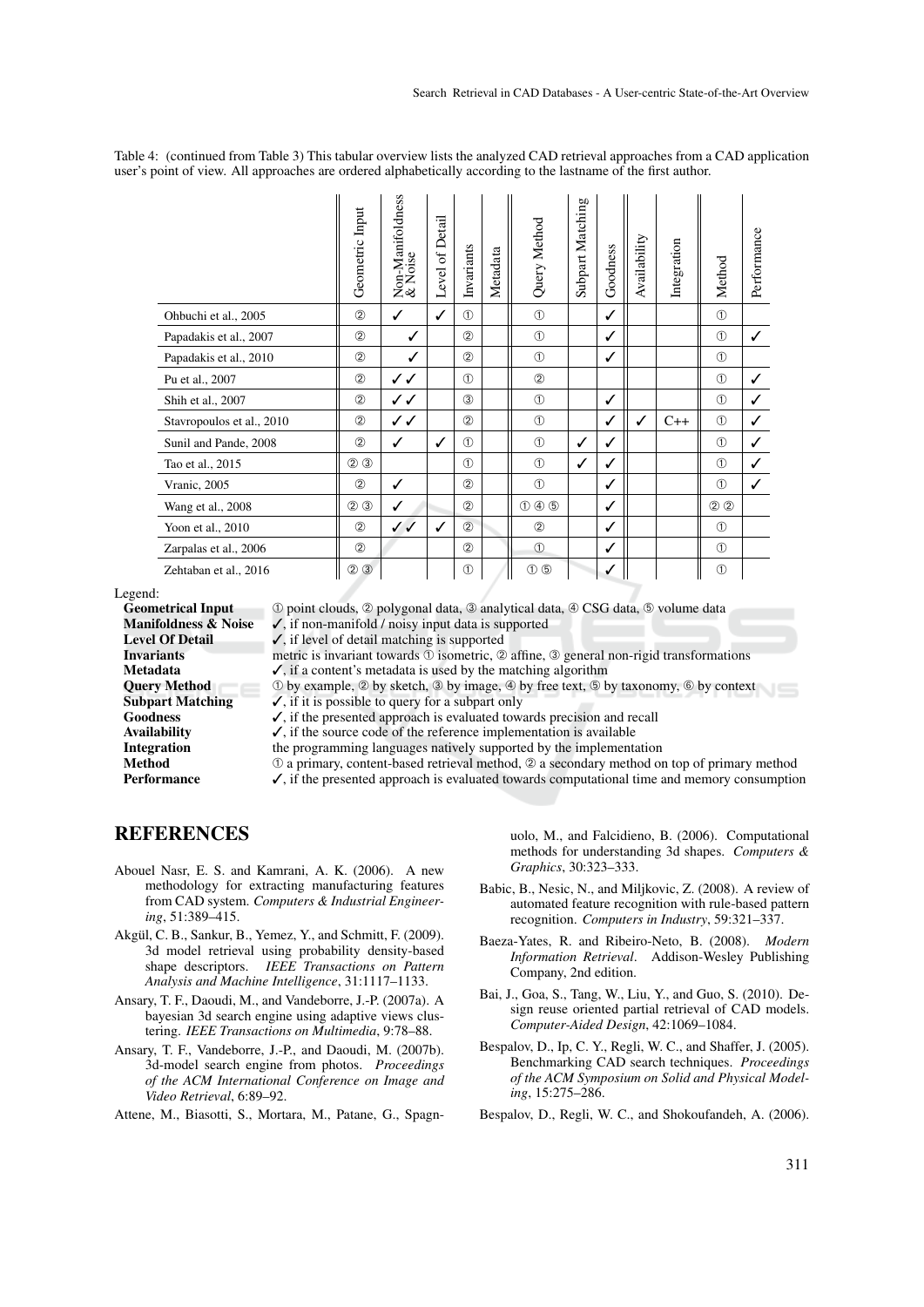Local feature extraction and matching partial objects. *Computer-Aided Design*, 38:1020–1037.

- Biasotti, S., Marini, S., Spagnuolo, M., and Falcidieno, B. (2006). Sub-part correspondence by structural descriptors of 3d shapes. *Computer-Aided Design*, 38:1002–1019.
- Biederman, I. (1987). Recognition-by-components: A theory of human image understanding. *Psychological Review*, 94(2):115–147.
- Bustos, B., Keim, D., Saupe, D., Schreck, T., and Vranic, D. ´ (2006). An experimental effectiveness comparison of methods for 3d similarity search. *International Journal on Digital Libraries*, 6:39–54.
- Bustos, B., Keim, D. A., Saupe, D., Schreck, T., and Vranić, D. V. (2005). Feature-based similarity search in 3d object databases. *ACM Computing Surveys*, 37:345– 387.
- Cao, L., Liu, J., and Tang, X. (2006). 3d object retrieval using 2d line drawing and graph based relevance feedback. *Proceedings of the ACM International Conference on Multimedia*, 14:105–108.
- Cardone, A., Gupta, S. K., Deshmukh, A., and Karnik, M. (2006). Machining feature-based similarity assessment algorithms for prismatic machined parts. *Computer-Aided Design*, 38:954–972.
- Cha, S. H. (2007). Comprehensive survey on distance / similarity measures between probability density functions. *Internaltional Journal of Mathematical Models and Methods in Applied Sciences*, 1:300–307.
- Chen, X., Gao, S., and Guo, Song Bai, J. (2012). A flexible assembly retrieval approach for model reuse. *Computer-Aided Design*, 44:554–574.
- Clark, D. E. R., Corney, J. R., Mill, F., Rea, H. J., Sherlock, A., and Taylor, N. K. (2006). Benchmarking shape signatures against human perceptions of geometric similarity. *Computer-Aided Design*, 38:1038– 1051.
- Daras, P. and Axenopoulos, A. (2009). A compact multiview descriptor for 3d object retrieval. *International Workshop on Content-based Multimedia Indexing*, 7:115–119.
- Daras, P. and Axenopoulos, A. (2010). A 3d shape retrieval framework supporting multimodal queries. *International Journal of Computer Vision*, 89:229–247.
- Daras, P., Zarpalas, D., Tzovaras, D., and Strintzis, M. G. (2006). Efficient 3d model search and retrieval using generalized 3d radon transforms. *IEEE Transactions on Multimedia*, 8:101–114.
- Dublin Core Metadata Initiative (1995). Dublin Core Metadata Initiative. http://dublincore.org/.
- Eitz, M., Richter, R., Boubekeur, T., Hildebrand, K., and Alexa, M. (2012). Sketch-based shape retrieval. *ACM Transactions on Graphics*, 31:31–40.
- El-Mehalawi, M. and Miller, R. A. (2003a). A database system of mechanical components based on geometric and topological similarity (part 2: Indexing, retrieval, matching, and similarity assessment). *Computer-Aided Design*, 35:95–105.
- El-Mehalawi, M. and Miller, R. A. (2003b). A database system of mechanical components based on geomet-

ric and topological similarity (part 1: Representation). *Computer-Aided Design*, 35:83–94.

- Fisher, M. and Hanrahan, P. (2010). Context-based search for 3d models. *ACM Transactions on Graphics*, 29:182–191.
- Fu, J., Joshi, S. B., and Simpson, T. W. (2008). Shape differentiation of freeform surfaces using a similarity measure based on an integral of gaussian curvature. *Computer-Aided Design*, 40:311–323.
- Funkhouser, T., Min, P., Kazhdan, M., Chen, J., Halderman, A., Dobkin, D., and Jacobs, D. (2003). A search engine for 3d models. *ACM Transactions on Graphics*, 22:83–105.
- Gao, W., Gao, S. M., Liu, Y. S., Bai, J., and Hu, B. K. (2006). Multiresolutional similarity assessment and retrieval of solid models based on DBMS. *Computer-Aided Design*, 38:985–1001.
- Gao, Y., Dia, Q., and Zhang, N.-Y. (2010). 3d model comparison using spatial structure circular descriptor. *Pattern Recognition*, 43:1142–1151.
- Getto, R. and Fellner, D. W. (2015). 3d object retrieval with parametric templates. *Proceedings of the Eurographics Workshop on 3D Object Retrieval*, 8:47–54.
- Grabner, H., Ullrich, T., and Fellner, D. W. (2014). Contentbased retrieval of 3d models using generative modeling techniques. *Proceedings of EUROGRAPHICS Workshop on Graphics and Cultural Heritage (Short Papers / Posters)*, 12:9–12.
- Grabner, H., Ullrich, T., and Fellner, D. W. (2015). Generative training for 3d retrieval. *Proceedings of the International Joint Conference on Computer Vision, Imaging and Computer Graphics Theory and Applications (GRAPP)*, 10:97–105.
- Havemann, S., Ullrich, T., and Fellner, D. W. (2012). The meaning of shape and some techniques to extract it. *Multimedia Information Extraction*, 1:81–98.
- Hoffmann, C., Shapiro, V., and Srinivasan, V. (2014). Geometric interoperability via queries. *Computer-Aided Design*, 46:148–159.
- Hong, T., Lee, K., and Sungchan, K. (2006). Similarity comparison of mechanical parts to reuse existing designs. *Computer-Aided Design*, 38:973–984.
- Hou, S., Lou, K., and Ramani, K. (2005). SVM-based semantic clustering and retrieval of a 3d model database. *Computer-Aided Design and Applications*, 2:155– 164.
- Huangfu, Z.-M., Zhang, S.-S., and Yan, L.-H. (2016). A method of 3d cad model retrieval based on spatial bag of words. *Multimedia Tools and Applications*, online:1–29.
- Iyer, N., Jayanti, S., Lou, K., Kalyanaraman, Y., and Ramani, K. (2005). Three-dimensional shape searching: State-of-the-art review and future trends. *Computer-Aided Design*, 37:509–530.
- Izadinia, H., Shan, Q., and Seitz, S. M. (2016). IM2CAD. *arXiv preprint arXiv:1608.05137*, 1:1–11.
- Jayanti, S., Kalyanaraman, Y., Iyer, N., and Ramani, K. (2006). Developing an engineering shape benchmark for CAD models. *Computer-Aided Design*, 38:939– 953.